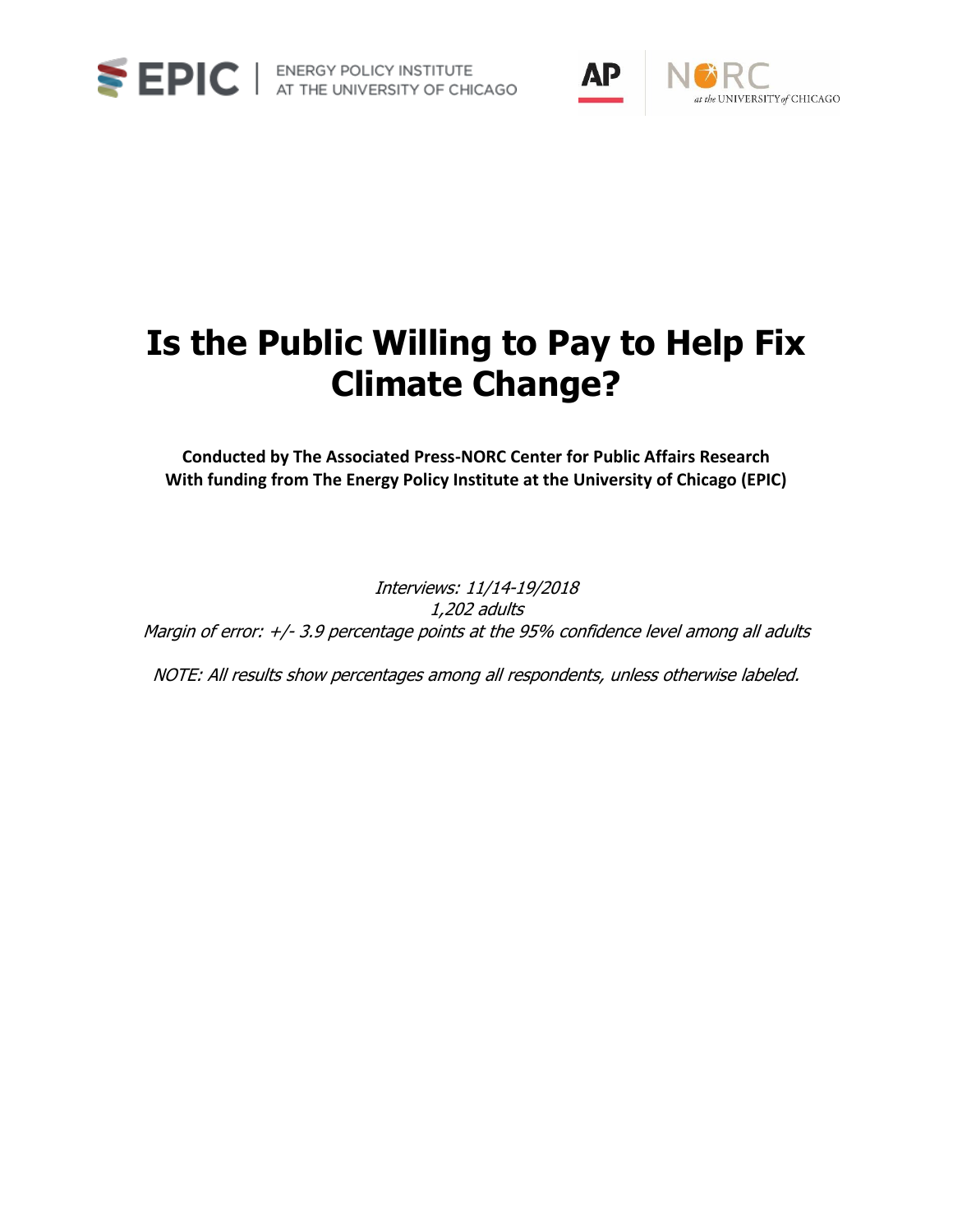# **Q17. How important are the following issues to you personally?**

# **[ITEMS RANDOMIZED]**

|                | Not at       |            |           |                   | Very/      |           |           |                          |            |
|----------------|--------------|------------|-----------|-------------------|------------|-----------|-----------|--------------------------|------------|
|                | all/slightly |            |           |                   | extremely  |           |           |                          |            |
| AP-NORC        | important    | Not at all | Slightly  | <b>Moderately</b> | important  | Very      | Extremely |                          | SKP/       |
| 11/14-19/2018  | <b>NET</b>   | important  | important | important         | <b>NET</b> | important | important | DK                       | <b>REF</b> |
| The economy    | 5            |            |           | 19                | 76         | 38        | 38        | $\overline{\phantom{a}}$ |            |
| Health care    | 5            |            | 3         | 14                | 81         | 34        | 47        | $\ast$                   |            |
| Terrorism      | 11           | 3          |           | 21                | 67         | 32        | 34        | $\ast$                   |            |
| Immigration    | 18           | 6          | 12        | 26                | 55         | 27        | 28        | $\ast$                   |            |
| Energy policy  | 13           | 4          | 9         | 33                | 53         | 22        | 31        | $\ast$                   |            |
| Climate change | 24           | 12         | 12        | 26                | 49         | 20        | 29        | $\ast$                   |            |

*N=1,202*

|               | Not at<br>all/slightly |              |           |                   | Very/<br>extremely |           |           |                          |              |
|---------------|------------------------|--------------|-----------|-------------------|--------------------|-----------|-----------|--------------------------|--------------|
| AP-NORC/EPIC  | important              | Not at all   | Slightly  | <b>Moderately</b> | important          | Very      | Extremely |                          | SKP/         |
| 8/17-21/2017  | <b>NET</b>             | important    | important | important         | <b>NET</b>         | important | important | DK                       | <b>REF</b>   |
| The economy   |                        |              |           |                   |                    |           |           |                          | $\ast$       |
| $(n=992)$     | 5                      | $\mathbf{1}$ | 4         | 18                | 77                 | 45        | 32        | $\overline{\phantom{a}}$ |              |
| Immigration   |                        |              |           |                   |                    |           |           |                          |              |
| $(n=1,038)$   | 17                     | 5            | 12        | 32                | 50                 | 29        | 21        | $\ast$                   | $\mathbf{1}$ |
| Health care   |                        |              |           |                   |                    |           |           |                          |              |
| $(n=992)$     | 5                      | 1            | 4         | 11                | 84                 | 40        | 44        | $\overline{\phantom{a}}$ | $\ast$       |
| Climate       |                        |              |           |                   |                    |           |           |                          |              |
| change        |                        |              |           |                   |                    |           |           |                          |              |
| $(n=1,038)$   | 25                     | 10           | 15        | 26                | 48                 | 26        | 22        | $\overline{\phantom{0}}$ | $\mathbf{1}$ |
| Terrorism     |                        |              |           |                   |                    |           |           |                          |              |
| $(n=992)$     | 10                     | 4            | 7         | 22                | 68                 | 34        | 34        | $\overline{\phantom{a}}$ | $\ast$       |
| Energy policy |                        |              |           |                   |                    |           |           |                          |              |
| $(n=1,038)$   | 16                     | 3            | 13        | 29                | 54                 | 35        | 18        | $\ast$                   | $\mathbf{1}$ |

|              | Not at<br>all/slightly |            |           |                   | Very/<br>extremely |           |           |        |            |
|--------------|------------------------|------------|-----------|-------------------|--------------------|-----------|-----------|--------|------------|
| AP-NORC      | important              | Not at all | Slightly  | <b>Moderately</b> | important          | Verv      | Extremely |        | SKP/       |
| 3/23-27/2017 | <b>NET</b>             | important  | important | <i>important</i>  | <b>NET</b>         | important | important | DK     | <b>REF</b> |
| The economy  |                        | $\ast$     |           | 10                | 87                 | 44        | 43        | *      | ∗          |
| Immigration  | 15                     | ь          | 9         | 25                | 60                 | 32        | 28        |        | $\ast$     |
| Health care  |                        |            |           | 10                | 86                 | 36        | 50        | $\ast$ | ×          |

*N=1,110*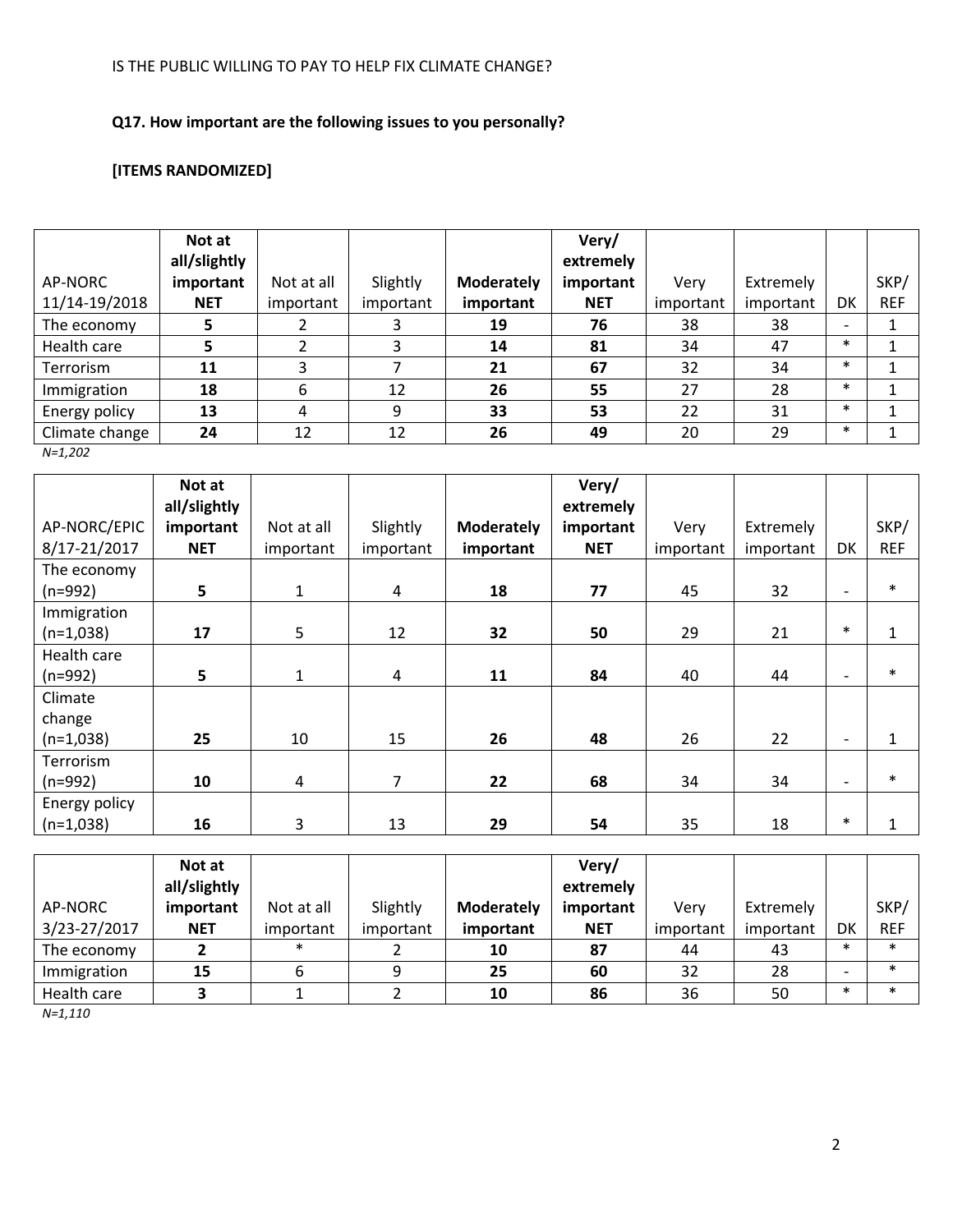|                                         | AP-NORC/EPIC  | AP-NORC/EPIC | AP-NORC     | AP-NORC/EPIC |
|-----------------------------------------|---------------|--------------|-------------|--------------|
|                                         | 11/14-19/2018 | 8/17-21/2017 | 6/8-11/2017 | 8/11-14/2016 |
| Climate change is happening             | 71            |              | 65          |              |
| Climate change is not happening         |               |              | 12          | 10           |
| Not sure if climate change is happening | 19            | 19           | 23          | 13           |
| SKIPPED ON WEB/REFUSED                  |               |              |             |              |
| $N=$                                    | 1,202         | 1,038        | 1,068       | 1,096        |

# **Q18. Do you think climate change is happening, do you think climate change is not happening, or aren't you sure?**

*If climate change is happening in Q18*

**Q19. Do you think climate change is caused entirely by human activities, caused mostly by human activities, caused about equally by human activities and natural changes in the environment, caused mostly by natural changes in the environment, or caused entirely by natural changes in the environment?**

|                                           | AP-NORC/EPIC   | AP-NORC/EPIC  | AP-NORC      |
|-------------------------------------------|----------------|---------------|--------------|
|                                           | 11/14-19/2018  | 8/17-21/2017  | 6/8-11/2017  |
| Caused entirely/mostly by human           |                |               |              |
| activities NET                            | 60             | 55            | 57           |
| Caused entirely by human activities       | 15             | 15            | 13           |
| Caused mostly by human activities         | 45             | 40            | 44           |
| <b>Caused equally by human activities</b> |                |               |              |
| and natural changes in the                |                |               |              |
| environment                               | 28             | 32            | 32           |
| Caused mostly/entirely by natural         |                |               |              |
| changes in the environment NET            | 12             | 12            | 10           |
| Caused mostly by natural changes in       |                |               |              |
| the environment                           | 10             | 11            | 9            |
| Caused entirely by natural changes in     |                |               |              |
| the environment                           | $\mathfrak{p}$ | $\mathcal{P}$ | $\mathbf{1}$ |
| <b>DON'T KNOW</b>                         | $\ast$         | $\ast$        | $\ast$       |
| SKIPPED ON WEB/REFUSED                    |                | $\ast$        | $\ast$       |
| $N =$                                     | 854            | 774           | 751          |

*If climate change is happening or don't know in Q18*

**Q20. Should each of the following levels of government take steps to address climate change, or don't you think it should be involved?**

| AP-NORC/EPIC<br>11/14-19/2018 | Should take steps | Should not be involved | DK     | SKP/REF |
|-------------------------------|-------------------|------------------------|--------|---------|
| The federal                   | 83                | 16                     | $\ast$ |         |
| Your state                    | 80                | 18                     |        |         |
| Your local government or      |                   |                        |        |         |
| community                     | 76                | 23                     | $\ast$ |         |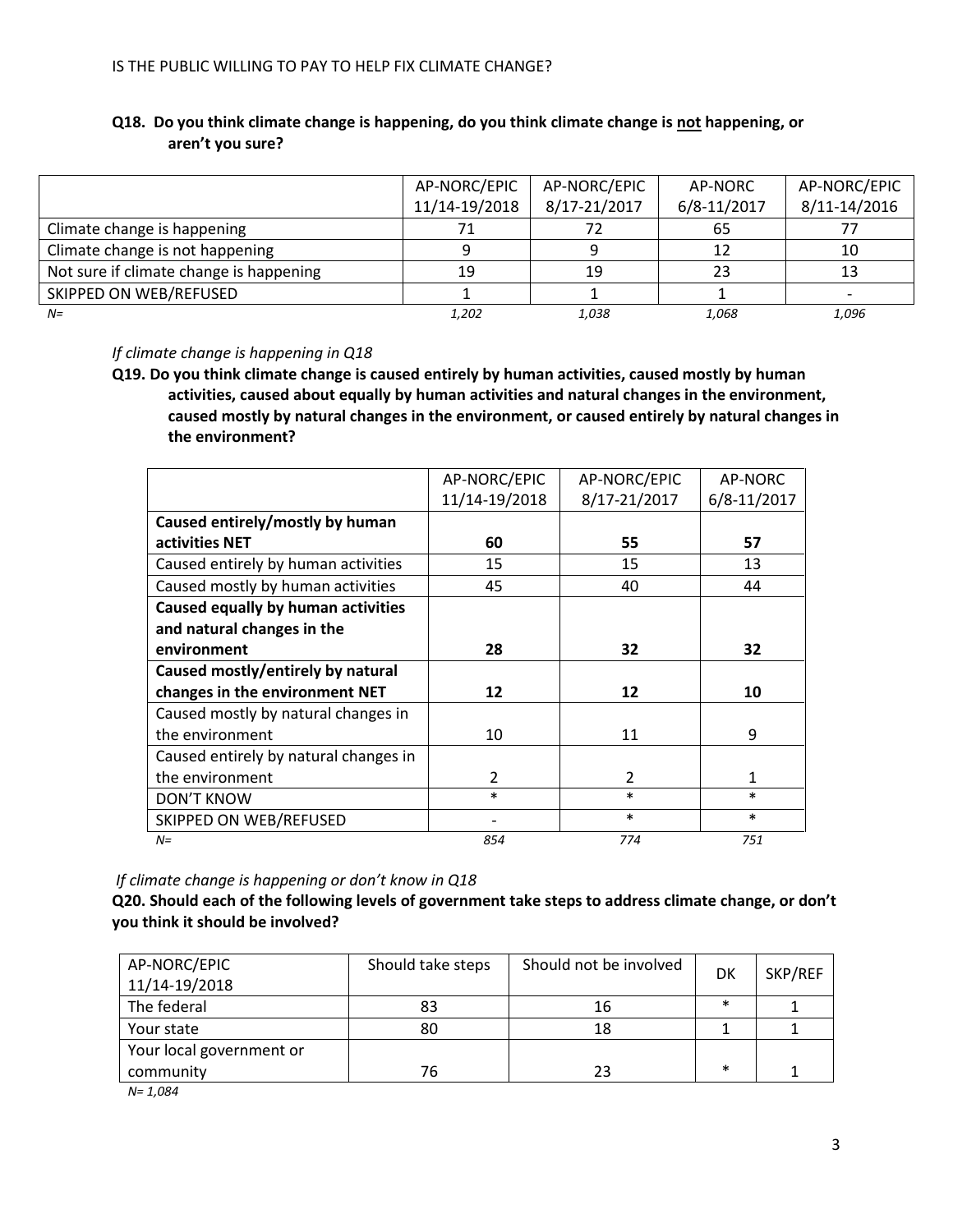**Q21. Do you find the science on climate change more convincing than five years ago, just about the same, or less convincing?** 

|                            | <b>AP-NORC</b> |
|----------------------------|----------------|
|                            | 11/14-19/2018  |
| <b>More convincing NET</b> | 48             |
| A lot more convincing      | 27             |
| Somewhat more convincing   | 21             |
| About the same             | 36             |
| <b>Less convincing NET</b> | 14             |
| Somewhat less convincing   |                |
| A lot less convincing      | 6              |
| <b>DON'T KNOW</b>          | $\ast$         |
| SKIPPED ON WEB/REFUSED     | 1              |
| $N = 1,202$                |                |

**Q22. In the past five years, how much influence, if any, have the following had on your views about the science on climate change?** 

|                         | A great | A great   |           | A moderate | <b>Not</b> | Not       | No        |        |                |
|-------------------------|---------|-----------|-----------|------------|------------|-----------|-----------|--------|----------------|
| AP-NORC                 | deal/a  | deal of   | A lot of  | amount of  | much/No    | much      | influence |        | SKP/           |
| 11/14-19/2018           | lot NET | influence | influence | influence  | <b>NET</b> | influence | at all    | DK     | <b>REF</b>     |
| Recent extreme          |         |           |           |            |            |           |           |        |                |
| weather events, like    |         |           |           |            |            |           |           |        |                |
| hurricanes, droughts,   |         |           |           |            |            |           |           |        |                |
| floods, unusual heat    | 50      | 27        | 22        | 24         | 25         | 13        | 12        | $\ast$ | $\mathbf{1}$   |
| News stories            | 29      | 11        | 18        | 31         | 38         | 19        | 19        | $\ast$ | $\overline{2}$ |
| Arguments that          |         |           |           |            |            |           |           |        |                |
| question the existence  |         |           |           |            |            |           |           |        |                |
| of climate change       | 21      | 8         | 12        | 27         | 51         | 27        | 24        | $\ast$ | $\mathcal{P}$  |
| Arguments that          |         |           |           |            |            |           |           |        |                |
| support the existence   |         |           |           |            |            |           |           |        |                |
| of climate change       | 38      | 17        | 22        | 29         | 32         | 18        | 14        | $\ast$ | $\mathbf{1}$   |
| Personal observations   |         |           |           |            |            |           |           |        |                |
| of weather in your area | 42      | 20        | 22        | 29         | 28         | 13        | 15        | $\ast$ | $\mathbf{1}$   |
| The views of political  |         |           |           |            |            |           |           |        |                |
| leaders                 | 13      | 5         | 8         | 23         | 63         | 25        | 38        | $\ast$ | $\mathbf{1}$   |
| The view of religious   |         |           |           |            |            |           |           |        |                |
| leaders                 | 10      | 4         | 6         | 17         | 71         | 22        | 49        | $\ast$ | $\mathbf{1}$   |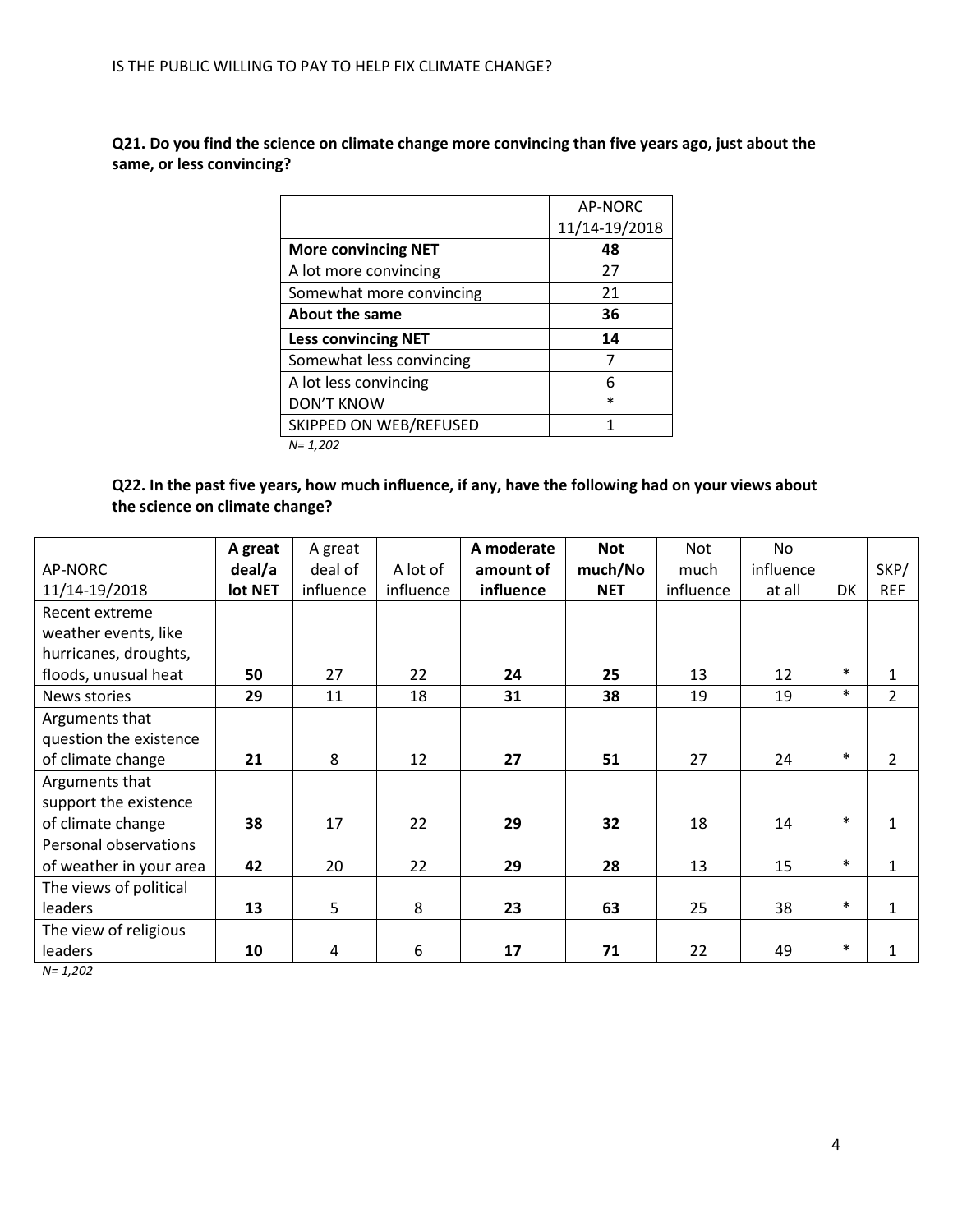**Q22\_A. Suppose a proposal was on the ballot next year to add a monthly fee to consumers' monthly electricity bill to combat climate change. If this proposal passes, it would cost your household \$[COST INCREASE] every month. Would you vote in favor of this monthly fee to combat change, or would you vote against this monthly fee?**

**[SAMPLE RANDOMLY ASSIGNED TO \$1, \$10, \$20, \$30, \$40, OR \$50 COST INCREASE IN 2016; SAMPLE RANDOMLY ASSIGNED TO \$1, \$10, \$20, \$40, \$75, OR \$100 IN 2017 AND 2018]**

## **\$1 Cost Increase**

|                                   | AP-NORC/EPIC  | AP-NORC/EPIC | AP-NORC/EPIC |
|-----------------------------------|---------------|--------------|--------------|
|                                   | 11/14-19/2018 | 8/17-21/2017 | 8/11-14/2016 |
| Vote in favor of this monthly fee | 57            | 51           |              |
| Vote against this monthly fee     | 43            | 48           |              |
| <b>DON'T KNOW</b>                 | $\ast$        |              |              |
| SKIPPED ON WEB/REFUSED            | $\ast$        |              |              |
| $N =$                             | 247           | 153          |              |

## **\$10 Cost Increase**

|                                   | AP-NORC/EPIC  | AP-NORC/EPIC | AP-NORC/EPIC |
|-----------------------------------|---------------|--------------|--------------|
|                                   | 11/14-19/2018 | 8/17-21/2017 | 8/11-14/2016 |
| Vote in favor of this monthly fee | 28            | 39           | 39           |
| Vote against this monthly fee     | 68            | 60           | 61           |
| <b>DON'T KNOW</b>                 |               | $\ast$       | $\ast$       |
| SKIPPED ON WEB/REFUSED            |               | $\ast$       |              |
| $N =$                             | 149           | 174          | 201          |

#### **\$20 Cost Increase**

|                                   | AP-NORC/EPIC  | AP-NORC/EPIC | AP-NORC/EPIC |
|-----------------------------------|---------------|--------------|--------------|
|                                   | 11/14-19/2018 | 8/17-21/2017 | 8/11-14/2016 |
| Vote in favor of this monthly fee | 30            |              | 29           |
| Vote against this monthly fee     | 69            |              | 68           |
| <b>DON'T KNOW</b>                 | $\ast$        |              | $\ast$       |
| SKIPPED ON WEB/REFUSED            |               |              |              |
| $N =$                             | 183           | วกว          | 193          |

#### **\$40 Cost Increase**

|                                   | AP-NORC/EPIC  | AP-NORC/EPIC | AP-NORC/EPIC |
|-----------------------------------|---------------|--------------|--------------|
|                                   | 11/14-19/2018 | 8/17-21/2017 | 8/11-14/2016 |
| Vote in favor of this monthly fee | 23            | 31           |              |
| Vote against this monthly fee     | 76            | 67           | 81           |
| <b>DON'T KNOW</b>                 |               | $\ast$       |              |
| SKIPPED ON WEB/REFUSED            |               |              | *            |
| $N =$                             | 217           | 174          | 181          |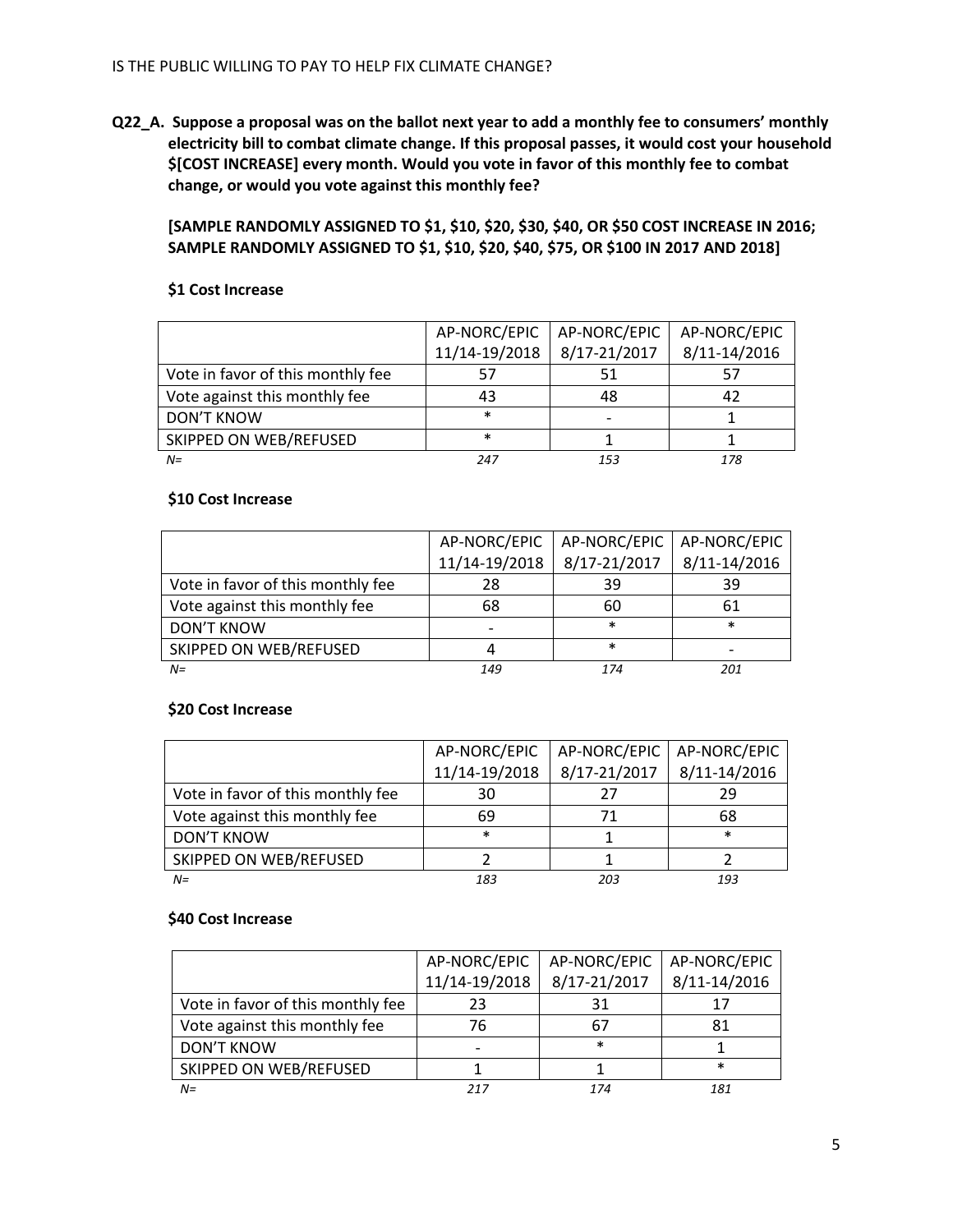# **\$75 Cost Increase**

|                                   | AP-NORC/EPIC  | AP-NORC/EPIC |
|-----------------------------------|---------------|--------------|
|                                   | 11/14-19/2018 | 8/17-21/2017 |
| Vote in favor of this monthly fee | 15            | 12           |
| Vote against this monthly fee     | 83            | 88           |
| <b>DON'T KNOW</b>                 |               |              |
| SKIPPED ON WEB/REFUSED            |               |              |
| $N =$                             | 199           | 168          |

### **\$100 Cost Increase**

|                                   | AP-NORC/EPIC  | AP-NORC/EPIC |
|-----------------------------------|---------------|--------------|
|                                   | 11/14-19/2018 | 8/17-21/2017 |
| Vote in favor of this monthly fee | 16            | 18           |
| Vote against this monthly fee     | 82            | 82           |
| <b>DON'T KNOW</b>                 |               | $\ast$       |
| SKIPPED ON WEB/REFUSED            |               |              |
| $N =$                             | 207           | 166          |

**Q23. Would you support, oppose or neither support nor oppose a policy to reduce greenhouse gas emissions by taxing the use of carbon based fuels such as coal, oil, and natural gas based on how much they contribute to climate change?**

|                            | AP-NORC       |
|----------------------------|---------------|
|                            | 11/14-19/2018 |
| <b>Support NET</b>         | 44            |
| Strongly support           | 22            |
| Moderately support         | 22            |
| Neither support nor oppose | 25            |
| <b>Oppose NET</b>          | 29            |
| Moderately Oppose          | 12            |
| Strongly oppose            | 18            |
| <b>DON'T KNOW</b>          | $\ast$        |
| SKIPPED ON WEB/REFUSED     | 1             |
|                            |               |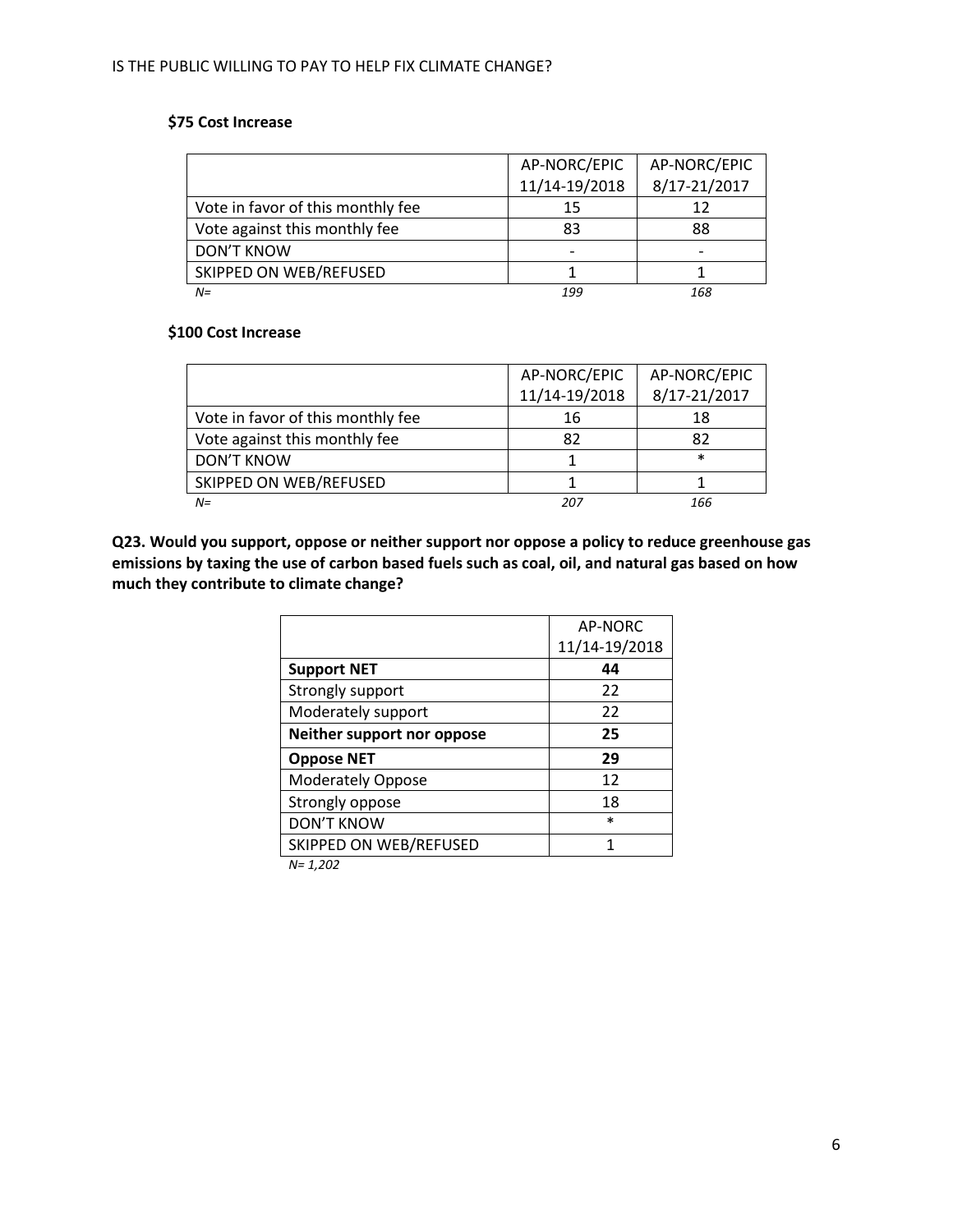# **Q24. Would you support, oppose or neither support nor oppose taxing the emissions of carbon based fuels such as coal, oil, and natural gas if the tax revenue was used to:**

|                         |            |          |            | <b>Neither</b> |            |                |          |              |              |
|-------------------------|------------|----------|------------|----------------|------------|----------------|----------|--------------|--------------|
|                         |            |          |            | support        |            |                |          |              |              |
| AP-NORC                 | Support    | Strongly | Moderately | nor            | Oppose     | Moderately     | Strongly |              | SKP/         |
| 11/14-19/2018           | <b>NET</b> | support  | support    | oppose         | <b>NET</b> | oppose         | oppose   | DK           | <b>REF</b>   |
| Fund research and       |            |          |            |                |            |                |          |              |              |
| development for         |            |          |            |                |            |                |          |              |              |
| renewable energy        |            |          |            |                |            |                |          |              |              |
| programs                | 59         | 32       | 27         | 22             | 18         | $\overline{7}$ | 11       | $\ast$       | $\mathbf{1}$ |
| Reduce the federal      |            |          |            |                |            |                |          |              |              |
| deficit                 | 45         | 21       | 24         | 27             | 26         | 10             | 16       | $\ast$       | $\mathbf{1}$ |
| Provide a tax rebate to |            |          |            |                |            |                |          |              |              |
| all Americans           | 49         | 23       | 25         | 25             | 25         | 10             | 15       | $\mathbf{1}$ | $\mathbf{1}$ |
| Ease climate related    |            |          |            |                |            |                |          |              |              |
| regulations like fuel   |            |          |            |                |            |                |          |              |              |
| efficiency standards or |            |          |            |                |            |                |          |              |              |
| power plant emission    |            |          |            |                |            |                |          |              |              |
| rules                   | 34         | 12       | 22         | 27             | 37         | 13             | 24       | $\mathbf{1}$ | $\mathbf{1}$ |
| Restore forests,        |            |          |            |                |            |                |          |              |              |
| wetlands and other      |            |          |            |                |            |                |          |              |              |
| natural features that   |            |          |            |                |            |                |          |              |              |
| help reduce the effect  |            |          |            |                |            |                |          |              |              |
| of carbon in the        |            |          |            |                |            |                |          |              |              |
| atmosphere              | 67         | 41       | 26         | 18             | 13         | 5              | 8        | $\mathbf{1}$ | $\mathbf{1}$ |
| Develop or expand       |            |          |            |                |            |                |          |              |              |
| public transportation   | 54         | 26       | 28         | 25             | 19         | 8              | 11       | $\ast$       | $\mathbf{1}$ |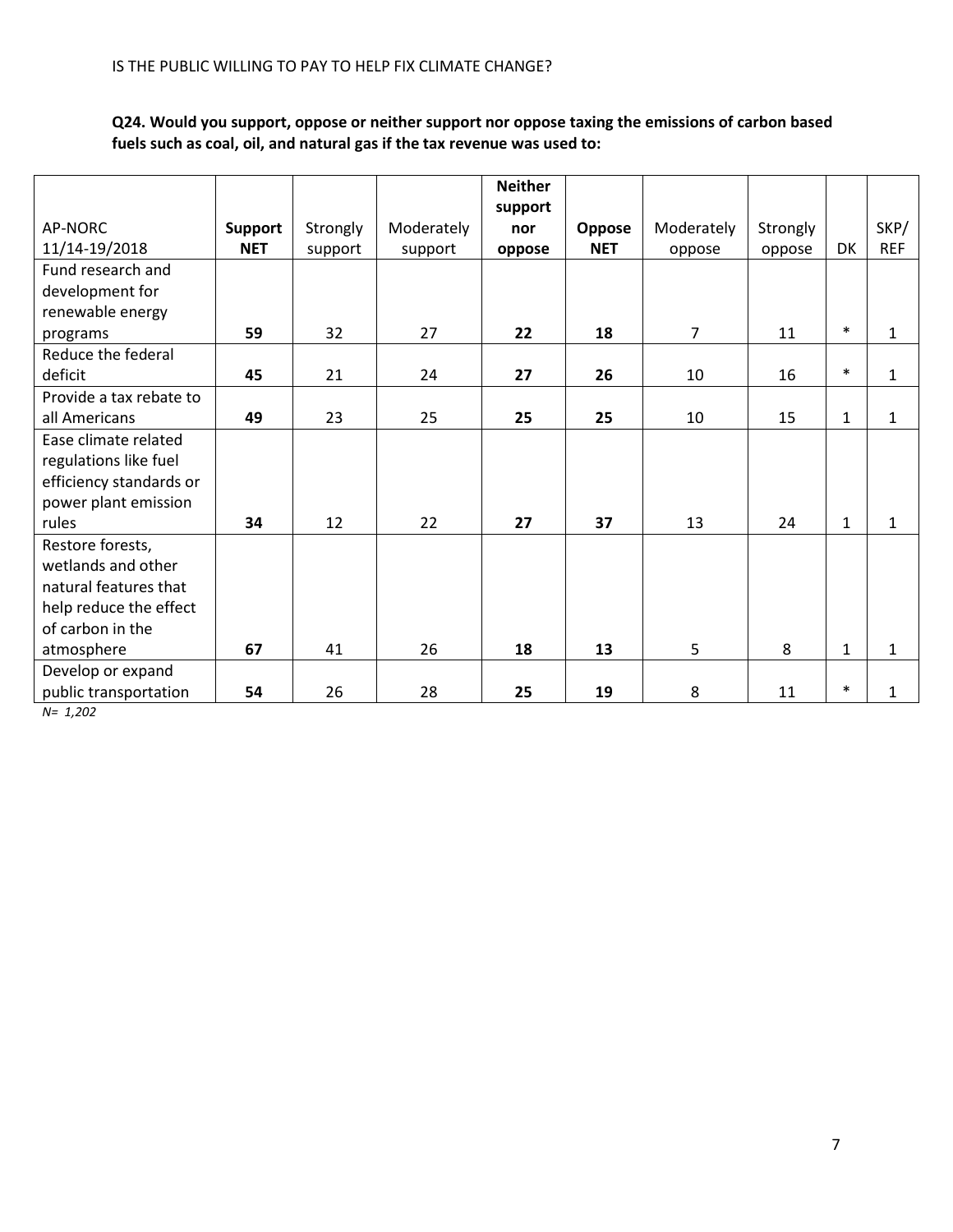## **[HALF RANDOMLY ASSIGNED Q25, HALF RANDOMLY ASSIGNED Q26]**

**Q25. Currently the mile-per-gallon fuel standards for cars and light trucks are set to increase through the year 2025. The federal government is proposing to freeze these standards at 2020 levels. This could keep vehicle prices lower for consumers. Do you support, neither support nor oppose, or oppose this proposal?** 

|                            | AP-NORC       |
|----------------------------|---------------|
|                            | 11/14-19/2018 |
| <b>Support NET</b>         | 49            |
| Strongly support           | 22            |
| Moderately support         | 26            |
| Neither support nor oppose | 33            |
| <b>Oppose NET</b>          | 17            |
| <b>Moderately Oppose</b>   | q             |
| Strongly oppose            | 8             |
| <b>DON'T KNOW</b>          | 1             |
| SKIPPED ON WEB/REFUSED     |               |
| $N = 596$                  |               |

**Q26. Currently the mile-per-gallon fuel standards for cars and light trucks are set to increase through the year 2025. The federal government is proposing to freeze these standards at 2020 levels. This could mean that greenhouse gas emissions are not reduced. Do you support, neither support nor oppose, or oppose this proposal?**

|                            | AP-NORC       |
|----------------------------|---------------|
|                            | 11/14-19/2018 |
| <b>Support NET</b>         | 21            |
| Strongly support           | 6             |
| Moderately support         | 15            |
| Neither support nor oppose | 32            |
| <b>Oppose NET</b>          | 45            |
| <b>Moderately Oppose</b>   | 21            |
| Strongly oppose            | 24            |
| <b>DON'T KNOW</b>          | $\ast$        |
| SKIPPED ON WEB/REFUSED     | 2             |
|                            |               |

*N= 606*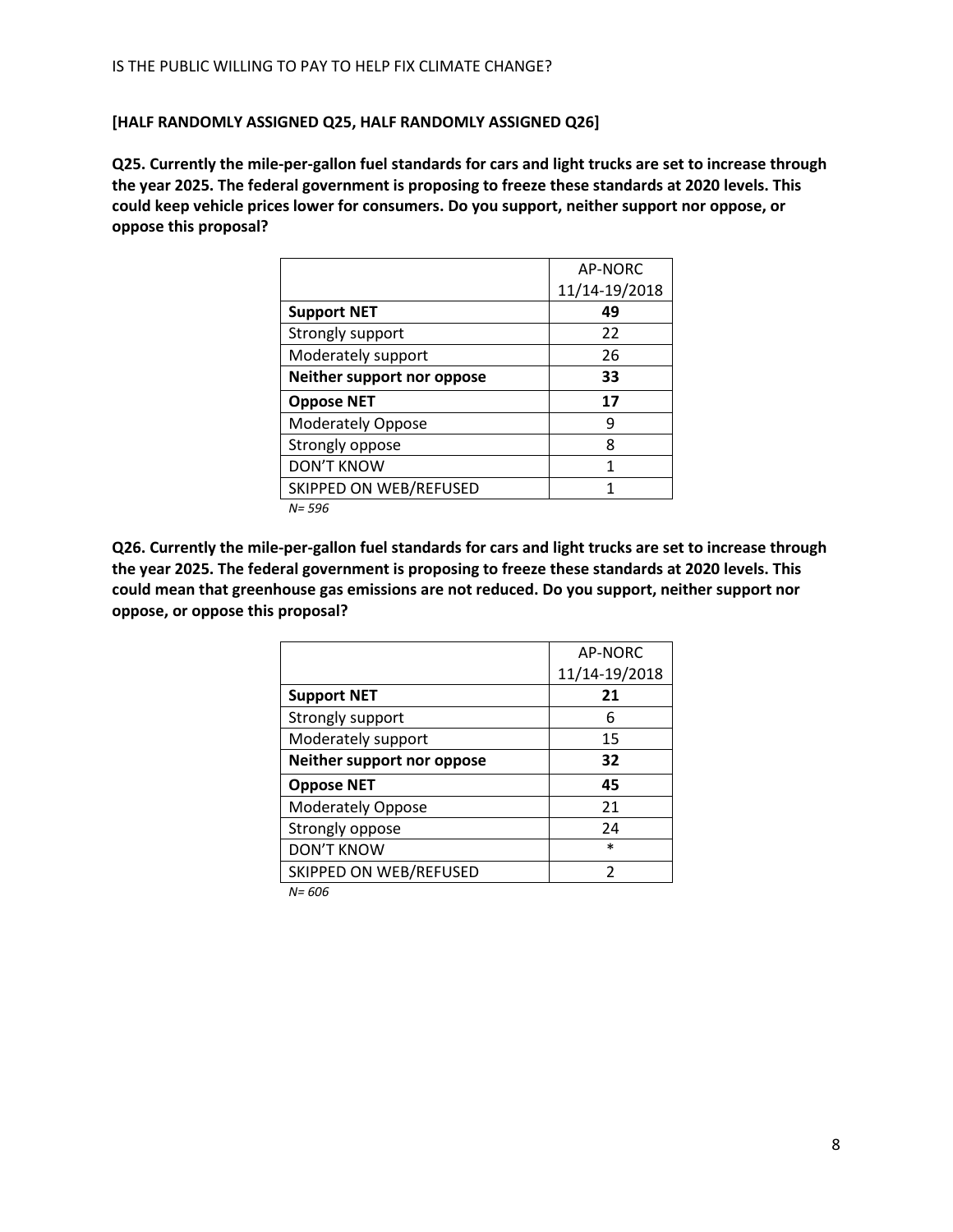# **Q2A. In politics, as of today, do you consider yourself a Republican, a Democrat, or an Independent?**

*If Q2A=Independent, None of these, or DON'T KNOW, Ask Q2B*

## **Q2B. As of today, do you lean more to the Democratic Party or the Republican Party?**

|                             | AP-NORC       |
|-----------------------------|---------------|
|                             | 11/14-19/2018 |
| Democrat                    | 37            |
| Lean Democrat               | 13            |
| Don't Lean/Independent/None | 14            |
| Lean Republican             | ጸ             |
| Republican                  | 28            |
| SKIPPED ON WEB/REFUSED      |               |
| $N = 1,202$                 |               |

**AGE**

|           | AP-NORC/EPIC  |
|-----------|---------------|
|           | 11/14-19/2018 |
| 18-24     | 12            |
| 25-34     | 18            |
| 35-44     | 16            |
| 45-54     | 16            |
| 55-64     | 18            |
| 65-74     | 14            |
| $75+$     |               |
| $N=1,202$ |               |

**GENDER**

|            | AP-NORC/EPIC  |
|------------|---------------|
|            | 11/14-19/2018 |
| Male       | 48            |
| Female     | 52            |
| . <b>.</b> |               |

*N=1,202*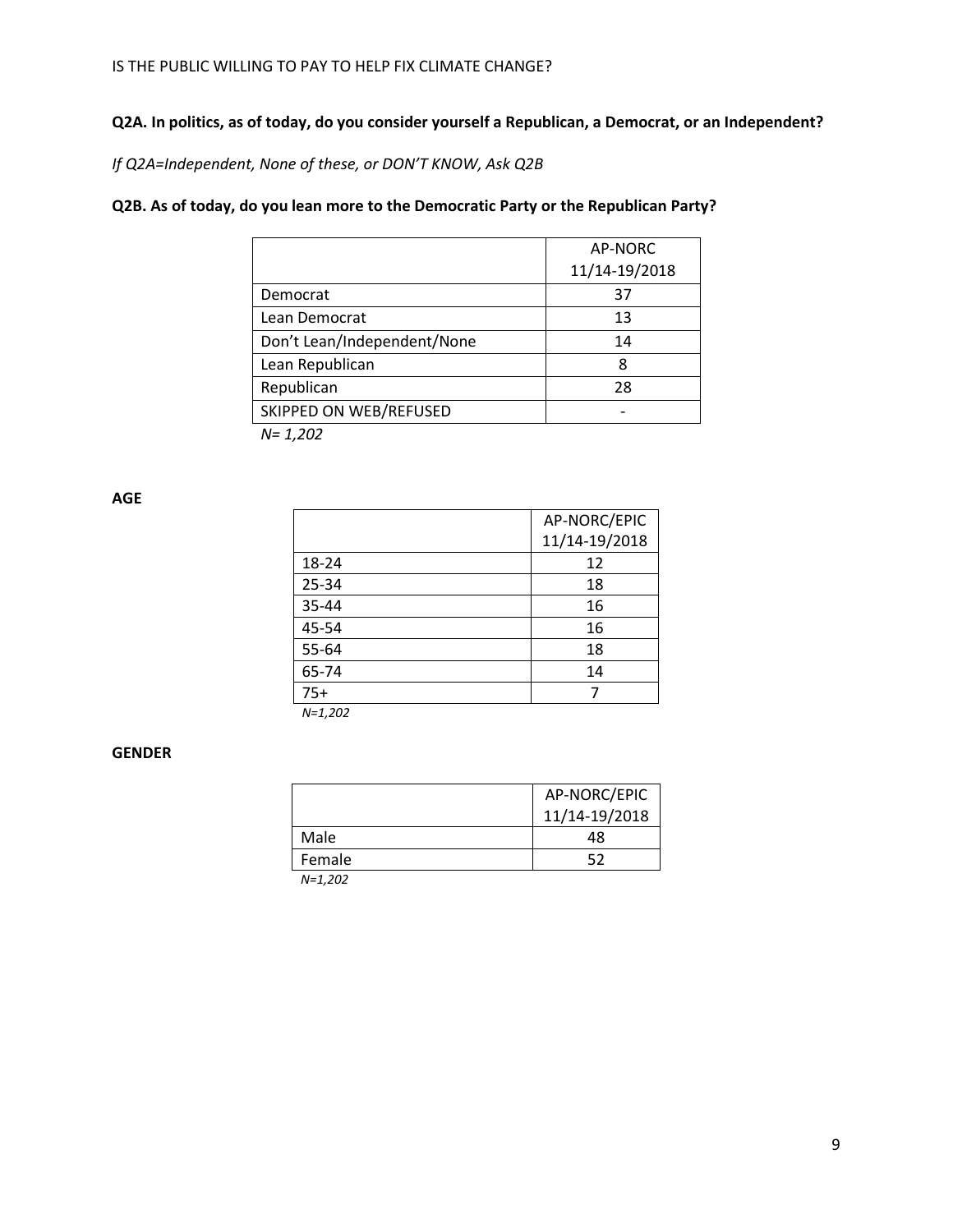# **RACE/ETHNICITY**

|                                  | AP-NORC/EPIC  |
|----------------------------------|---------------|
|                                  | 11/14-19/2018 |
| White                            | 63            |
| <b>Black or African American</b> | 12            |
| Hispanic                         | 16            |
| Other                            |               |
| NI-1 202                         |               |

*N=1,202*

## **MARITAL STATUS**

|                     | AP-NORC/EPIC  |
|---------------------|---------------|
|                     | 11/14-19/2018 |
| Married             | 50            |
| Widowed             | 6             |
| Divorced            | 10            |
| Separated           | 2             |
| Never married       | 23            |
| Living with partner | q             |
| $N = 1, 202$        |               |

*N=1,202*

### **EDUCATION**

|                                    | AP-NORC/EPIC  |
|------------------------------------|---------------|
|                                    | 11/14-19/2018 |
| Less than a high school diploma    | 11            |
| High school graduate or equivalent | 29            |
| Some college                       | 28            |
| College graduate or above          | 32            |
| $N=1,202$                          |               |

**INCOME**

| AP-NORC/EPIC  |
|---------------|
|               |
| 11/14-19/2018 |
|               |
| 8             |
| 15            |
| 10            |
|               |
| 17            |
| 16            |
| 13            |
|               |
| 5<br>q        |

*N=1,202*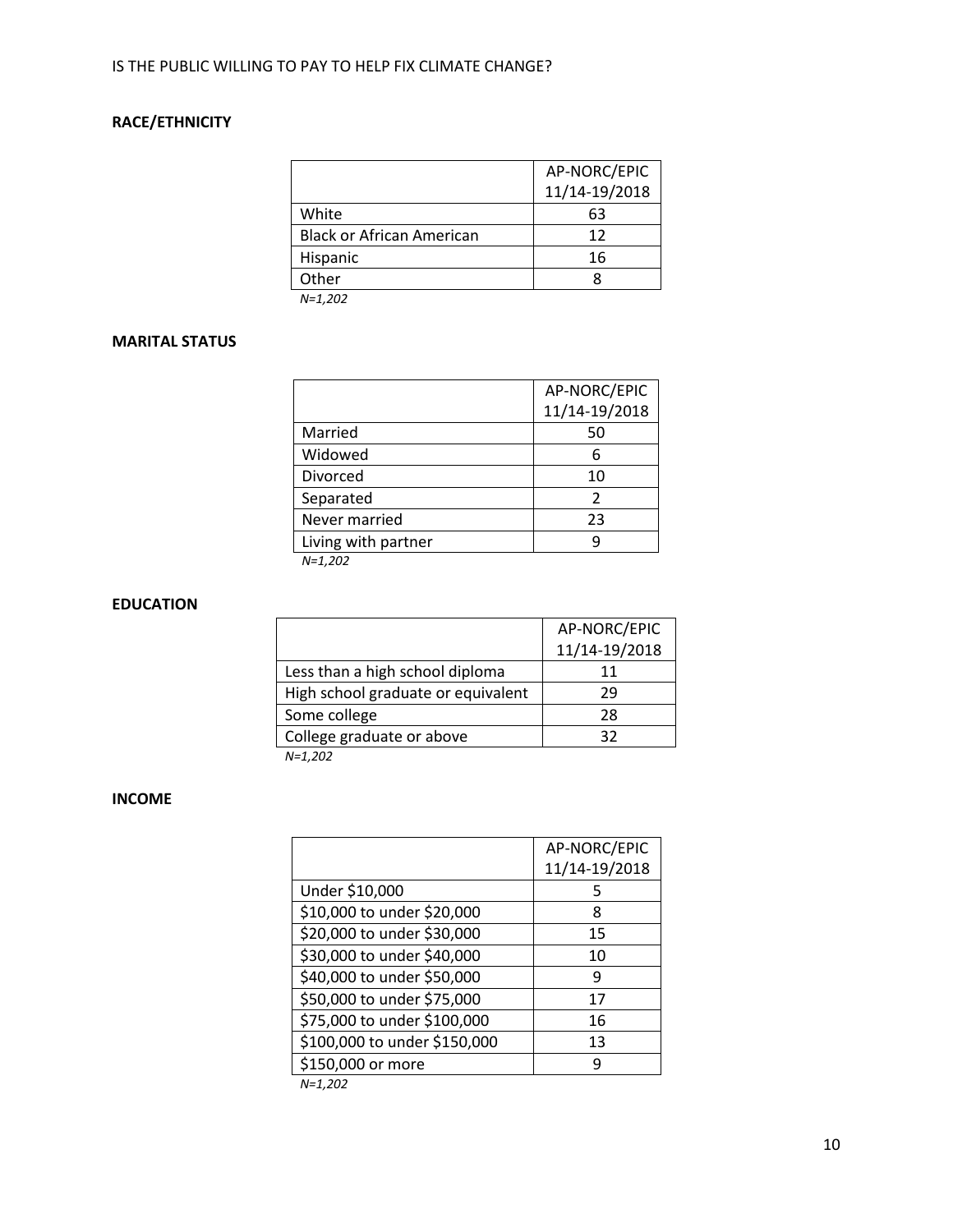## **Study Methodology**

This survey was conducted by The Associated Press-NORC Center for Public Affairs Research and with funding from The Energy Policy Institute at the University of Chicago (EPIC). Data were collected using the AmeriSpeak Omnibus®, a monthly multi-client survey using NORC's probability-based panel designed to be representative of the U.S. household population. The survey was part of a larger study that included questions about other topics not included in this report. During the initial recruitment phase of the panel, randomly selected U.S. households were sampled with a known, non-zero probability of selection from the NORC National Sample Frame and then contacted by U.S. mail, email, telephone, and field interviewers (face-to-face). The panel provides sample coverage of approximately 97% of the U.S. household population. Those excluded from the sample include people with P.O. Box only addresses, some addresses not listed in the USPS Delivery Sequence File, and some newly constructed dwellings.

Interviews for this survey were conducted between November 14 and 19, 2018, with adults age 18 and over representing the 50 states and the District of Columbia. Panel members were randomly drawn from AmeriSpeak, and 1,202 completed the survey—1,015 via the web and 187 via telephone. All interviews were conducted in English by professional interviewers who were carefully trained on the specific survey for this study. The final stage completion rate is 34.2 percent, the weighted household panel response rate is 27.6 percent, and the weighted household panel retention rate is 85.1 percent, for a cumulative response rate of 8.0 percent. The overall margin of sampling error is +/- 3.9 percentage points at the 95 percent confidence level, including the design effect. The margin of sampling error may be higher for subgroups.

Once the sample has been selected and fielded, and all the study data have been collected and made final, a poststratification process is used to adjust for any survey nonresponse as well as any noncoverage or under- and oversampling resulting from the study specific sample design. Poststratification variables included age, gender, census division, race/ethnicity, and education. Weighting variables were obtained from the 2018 Current Population Survey. The weighted data, which reflect the U.S. population of adults age 18 and over.

For more information, email [info@apnorc.org.](mailto:info@apnorc.org)

## **About the Energy Policy Institute at the University of Chicago (EPIC)**

The Energy Policy Institute at the University of Chicago (EPIC) is confronting the global energy challenge by working to ensure that energy markets provide access to reliable, affordable energy, while limiting environmental and social damages. We do this using a unique interdisciplinary approach that translates robust, data-driven research into real-world impacts through strategic outreach and training for the next generation of global energy leaders. [epic.uchicago.edu](https://epic.uchicago.edu/) [@UChiEnergy](https://twitter.com/UChiEnergy)

## **About the Associated Press-NORC Center for Public Affairs Research**

The AP-NORC Center for Public Affairs Research taps into the power of social science research and the highest-quality journalism to bring key information to people across the nation and throughout the world.